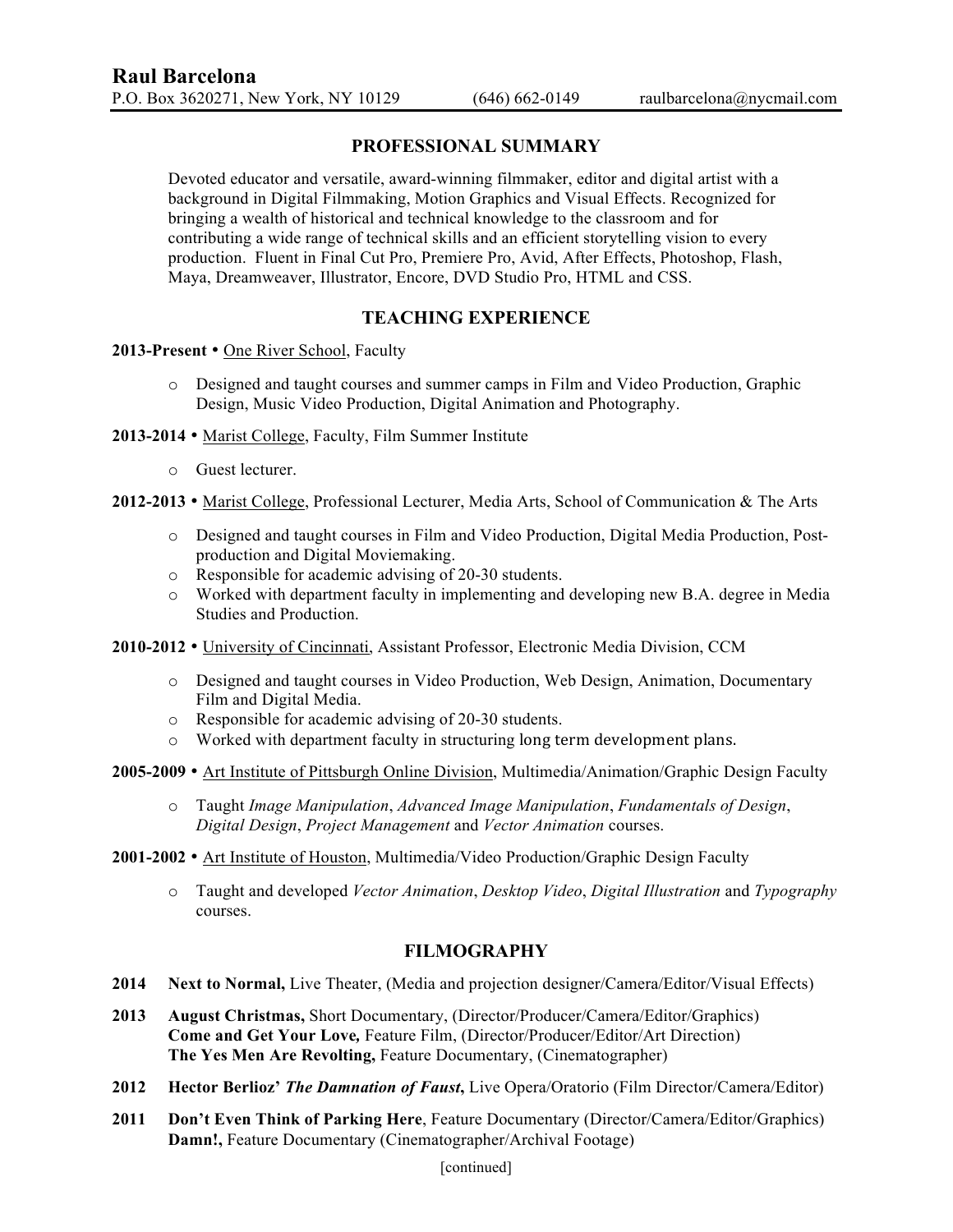**Performing Arts/Digital Future,** Documentary Short (Director/Camera/Editor)

- **2010 The Yes Men: Run For Your Life!**, Documentary Short, (Director/Camera/Editor/Graphics)
- **2009 The Yes Men Fix The World,** Feature Documentary, (Cinematographer) **The Promise of New York**, Feature Documentary, (Director/Camera/Editor/Graphics) **Heck's Kitchen**, Comedy Short, (Director/Camera/Editor/Graphics) **Horticulture with Greg Gilbert**, Comedy Short, (Director/Camera/Editor/Graphics) **Aves de Paso (Birds of Passage),** Feature Documentary, (Editor) **The Chaser's War On Everything,** Australian TV Series, (Overseas Production Support/Camera)
- **2008 Dan Rather Reports,** HDNet News Show, (Spanish-speaking Production Support/Translation) **Building America's Home,** Discovery Home Channel Series, (Editor/Motion Graphics)
- **2005 Rx for Survival: a Global Health Challenge,** PBS Series, (Assistant Editor)
- **2004 Elle Décor: Behind the Design**, Discovery Home Channel Feature, (Editor/Motion Graphics) **F.I.R.S.T. Robotics 2004: The Frenzy**, Discovery Science Channel Feature, (Motion Graphics) **1/2: The Documentary,** Feature Documentary, (Editor)
- **2003 F.I.R.S.T. Robotics**, Discovery Science Channel Feature, (Motion Graphics)

## **FESTIVALS & SCREENINGS**

#### **2014 The Yes Men Are Revolting**

- o DOC NYC, Closing Night Film, New York, New York
- o Toronto International Film Festival, Toronto, Canada

#### **August Christmas**

- o NoHu International Short Film Festival, Union City, New Jersey
- o NoHu NYC International Film Festival, New York, New York

#### **2012 Hector Berlioz'** *The Damnation of Faust*

o University of Cincinnati, College Conservatory of Music, Cincinnati, Ohio

#### **Aves de Paso (Birds of Passage)**

- o *Music and Film* series, 92nd Street Y Tribeca, New York, New York
- **2011 Don't Even Think of Parking Here**
	- o Look Better: Critical Visions Symposium, Esquire Theatre, Cincinnati, Ohio

#### **Aves de Paso (Birds of Passage)**

o Williamsburg International Film Festival

## **2010 Aves de Paso (Birds of Passage)**

- o Autocine, Montevideo, Uruguay
- o Hemispheric Institute of Performance and Politics, New York, New York

## **2009 The Yes Men Fix The World**

- o Sundance Film Festival, Park City, Utah
- o South by Southwest, Austin, Texas
- o Berlin International Film Festival, Berlin, Germany
- o Hot Docs Canadian International Documentary Film Festival, Toronto, Canada
- o Human Rights Watch International Film Festival, New York, New York
- o Berkshire International Film Festival, Western Massachusetts
- o Planet Doc Festival, Warsaw, Poland
- o Seattle Film Festival, Seattle, Washington
- o True/False Film Festival, Columbia, Missouri

### **Aves de Paso (Birds of Passage)**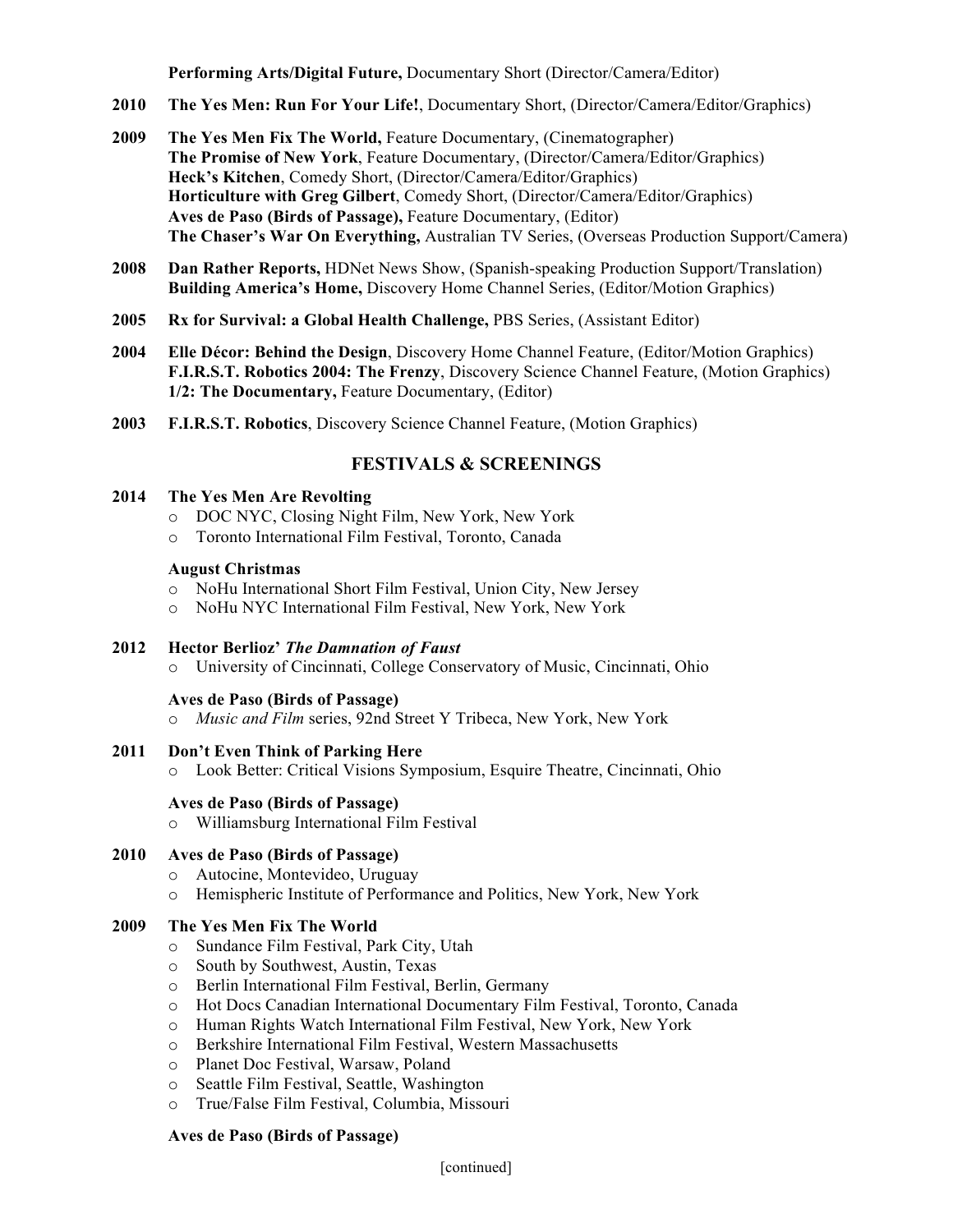- o Atlantidoc International Documentary Film Festival, Atlántida, Uruguay
- o Doc Buenos Aires, Buenos Aires, Argentina
- o Buenos Aires International Film Festival, Buenos Aires, Argentina
- o Doc Montevideo, Montevideo, Uruguay

#### **The Promise of New York**

- o Vox Pop Café, Screening Sponsored by Kings County Cinema Society, Brooklyn, New York
- o Hi Christina! Brooklyn, New York
- o Iron Mule Comedy Film Festival, New York, New York
- o Dixon Place, Two Special Screenings, New York, New York
- o Monkey Town, Brooklyn, New York
- o Downing Film Center, Two Special Screenings, Newburgh, New York
- o Salem Cinema, Two Special Screenings Benefiting the Salem Film Festival**,** Salem, Oregon
- o Philadelphia Independent Film Festival, Philadelphia, Pennsylvania
- o 31st Big Muddy International Film Festival, Carbondale, Illinois
- o Rensselaer Polytechnic Institute, Special Screening Sponsored by Friends of Folsom Library and Community Advocates, Troy, New York
- o Honolulu International Film Festival, Honolulu, Hawaii

#### **2008 The Promise of New York**

- o Books and Books, Special Screening Sponsored by International Views, Miami, Florida
- o Mammoth Lakes International Film Festival, Mammoth Lakes, California
- o Red Rooster Screening Series, Aberdeen, South Dakota
- o Hoboken International Film Festival, Hoboken, New Jersey
- o River's Edge International Film Festival, Paducah, Kentucky
- o New Jersey International Film Festival, Rutgers University, New Jersey

## **BROADCASTS**

## **2011 Performing Arts/Digital Future**

- CET-TV, USA
- **2010 Aves de Paso (Birds of Passage)**
	- Canal Futura, Brazil

#### **The Yes Men: Run For Your Life!**

- Babelgum, www.babelgum.com
- **2009 The Yes Men Fix The World**

• Home Box Office (HBO), USA

## **The Chaser's War On Everything**

• Australia Brodcasting Corporation, Australia

# **2008 Dan Rather Reports**

• HDNet, USA

## **Building America's Home**

- Discovery Home Channel, USA
- **2005 Rx for Survival: a Global Health Challenge**
	- Public Broadcasting Service (PBS), USA

## **2004 Elle Décor: Behind the Design**

• Discovery Home Channel, USA

## **F.I.R.S.T. Robotics 2004: The Frenzy**

• Discovery Science Channel, USA

#### **2003 F.I.R.S.T. Robotics**

• Discovery Science Channel, USA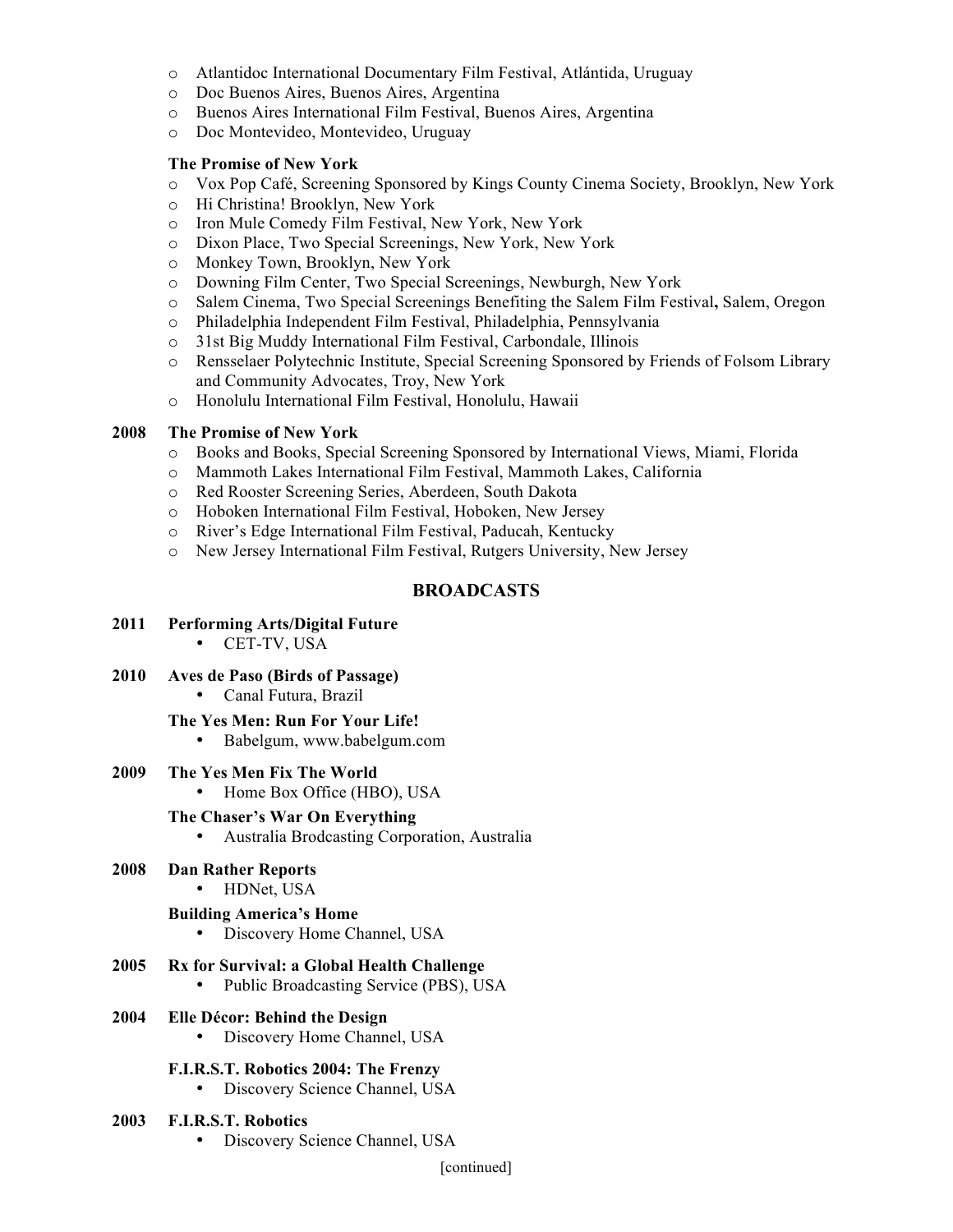## **GRANTS**

**Faculty Summer Research Grant,** 2013, Marist College **Faculty Project Award**, 2011, College Conservatory of Music, University of Cincinnati

## **AWARDS**

**Best Documentary Short,** *August Christmas*, 2014, NoHu NYC International Film Festival **Perry Award Nominee for Outstanding Media/Lighting Design,** *Next to Normal*, 2014, NJACT **Project of the Month,** *Come and Get Your Love,* 2013, IndieWire **Project of the Week,** *Come and Get Your Love,* 2013, IndieWire **Outstanding Achievement Award,** *Aves de Paso (Birds of Passage)*, 2011 Williamsburg Film Festival **Audience Award**, *The Yes Men Fix The World*, 2009 Berlin International Film Festival **Audience Award**, *The Yes Men Fix The World*, 2009 Planet Doc Festival **Best Documentary Audience Choice Award,** *The Promise of New York*, 2009 Big Muddy Film Festival **Doc Competition Finalist,** *The Promise of New York,* 2008 Mammoth Lakes International Film Festival **Aloha Accolade Award,** *The Promise of New York*, 2008 Honolulu International Film Festival **Honorable Mention,** *The Promise of New York*, 2008 New Jersey International Film Festival

## **STUDENT AWARDS**

#### **2014** Zach Gerberick

- **Best Student Film** Beloit International Film Festival
- **2012** Nicholas J. Lipari
	- **Student Production Award**, PSA/Commercial National Academy of Television Arts & Sciences
	- **Grand Prize Winner**, Video Program Opener National Broadcasting Society Undergraduate Electronic Media Competition
	- **Grand Prize Winner**, Video Commercial National Broadcasting Society Undergraduate Electronic Media Competition

#### Blake Hawk

• **Honorable Mention**, Short Narrative Broadcast Education Association Student Production Competition

## **MEDIA APPEARANCES & PRESS**

| 2012 | February, $24th$<br>February $7th$                                        | Cincinnati Enquirer, Cincinnati, Ohio, Filmmaker adds life images to Berlioz'<br>Faust<br><b>Express Cincinnati</b> , Hell, Damnation and Little Red Riding Hood                                                                                                                                                                                       |
|------|---------------------------------------------------------------------------|--------------------------------------------------------------------------------------------------------------------------------------------------------------------------------------------------------------------------------------------------------------------------------------------------------------------------------------------------------|
| 2009 | November $3^{rd}$<br>October $28th$<br>October $28th$ ,<br>October $27th$ | <b>RT</b> , NYC Mayor Race: Independent dark-horse shunned by media?<br>City Hall News, New York, New York, Hurray For the Underdog!<br><b>Queens Ledger, New York, New York, Film Review: The Promise of New York</b><br>Reuters, New York, New York, Noted Filmmaker Releases Feature Length NYC<br>Election Film in Hopes Of Inspiring Young Voters |
| 2008 | August $20th$<br>August $18th$                                            | <b>Statesman Journal</b> , Salem, Oregon, Salem-Keizer native's film to show locally<br>Aberdeen News, Aberdeen, South Dakota, Film will premiere Friday at Red<br>Rooster                                                                                                                                                                             |
|      | August 14 <sup>th</sup>                                                   | The Paducah Sun, Paducah, Kentucky, <i>Documentarian Seeks to Connect to</i><br>Audience                                                                                                                                                                                                                                                               |